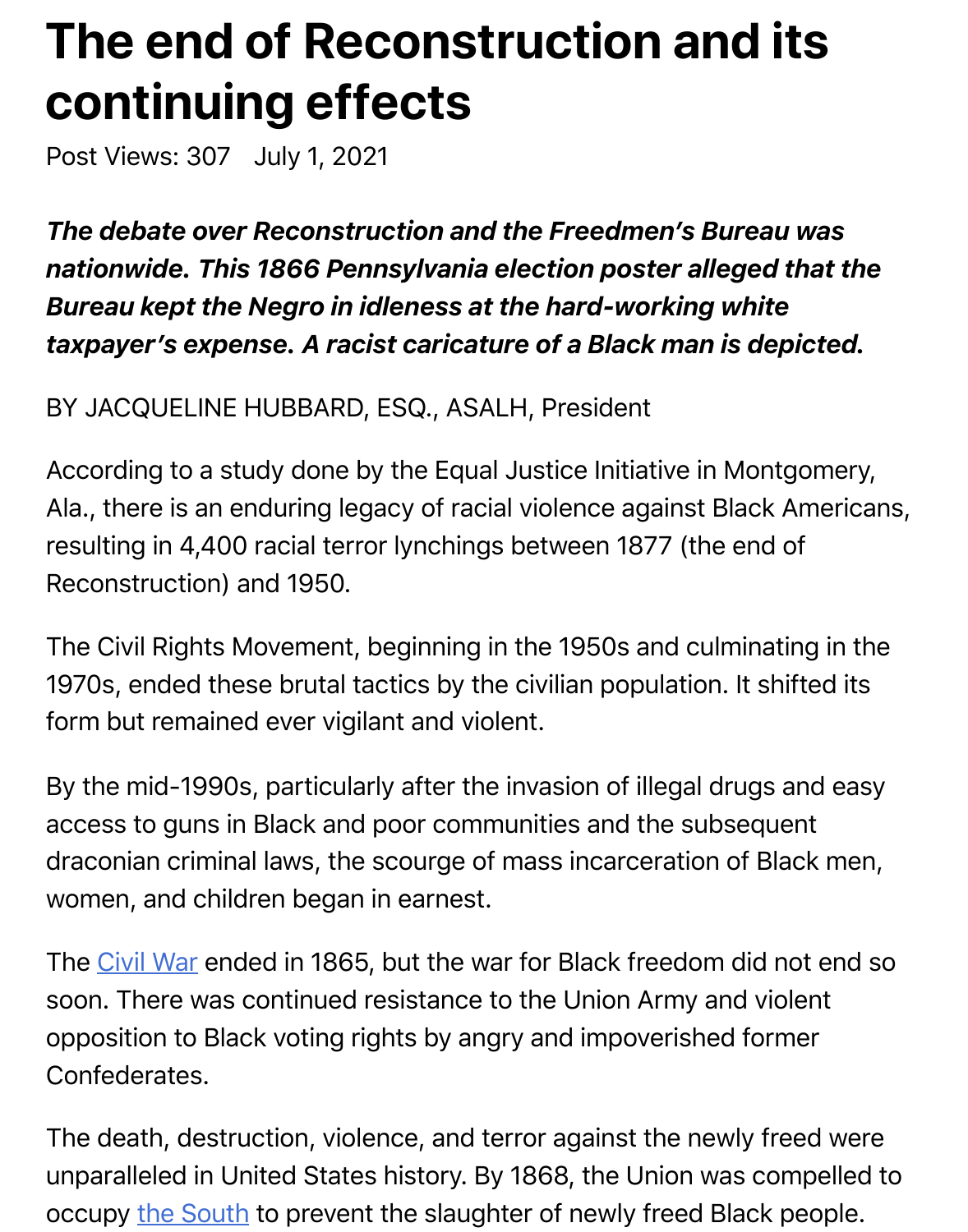President Ulysses S. Grant spent a great deal of time seeking passage of the Civil War and Reconstruction Amendments during his first term. He stopped the Ku Klux Klan with a great deal of success.

However, ensuring voting rights for Black Americans in the southern states was a tough fight that continued throughout Reconstruction and afterward.

For the first time after 1868, Constitutional Amendments were passed giving the rights to vote, due process*,* and to equal protection under the law for Black men*.* During Reconstruction, the 13th (1865), 14th (1868), and 15th Amendments (1868) to the United States Constitution were adopted, pressed by Congress and the president.

These Amendments are often called the "Civil War Amendments" or the "Reconstruction Amendments." For the first time in American history, people who had participated in the Confederate insurrection, primarily white, were denied the right to vote.

The 14th Amendment, Section 2, denied the right to vote to any male who participated in the rebellion. Section 3 forbade the election of any senator or representative in Congress to hold any elected office if they engaged in insurrection or rebellion.

This complete reversal of the status quo was met by unadulterated hatred, resistance, and violence by the defeated Confederates. As a result, President Grant had to send thousands of Union troops to the South to protect the enfranchisement of Black people and keep the polling places open.

Black people were met with anger, violence, and hatred at every attempt to vote. Yet, vote they did, and Reconstruction lasted until nearly 1877, with many African American accomplishments.

Many northerners came South to help open schools, and with the education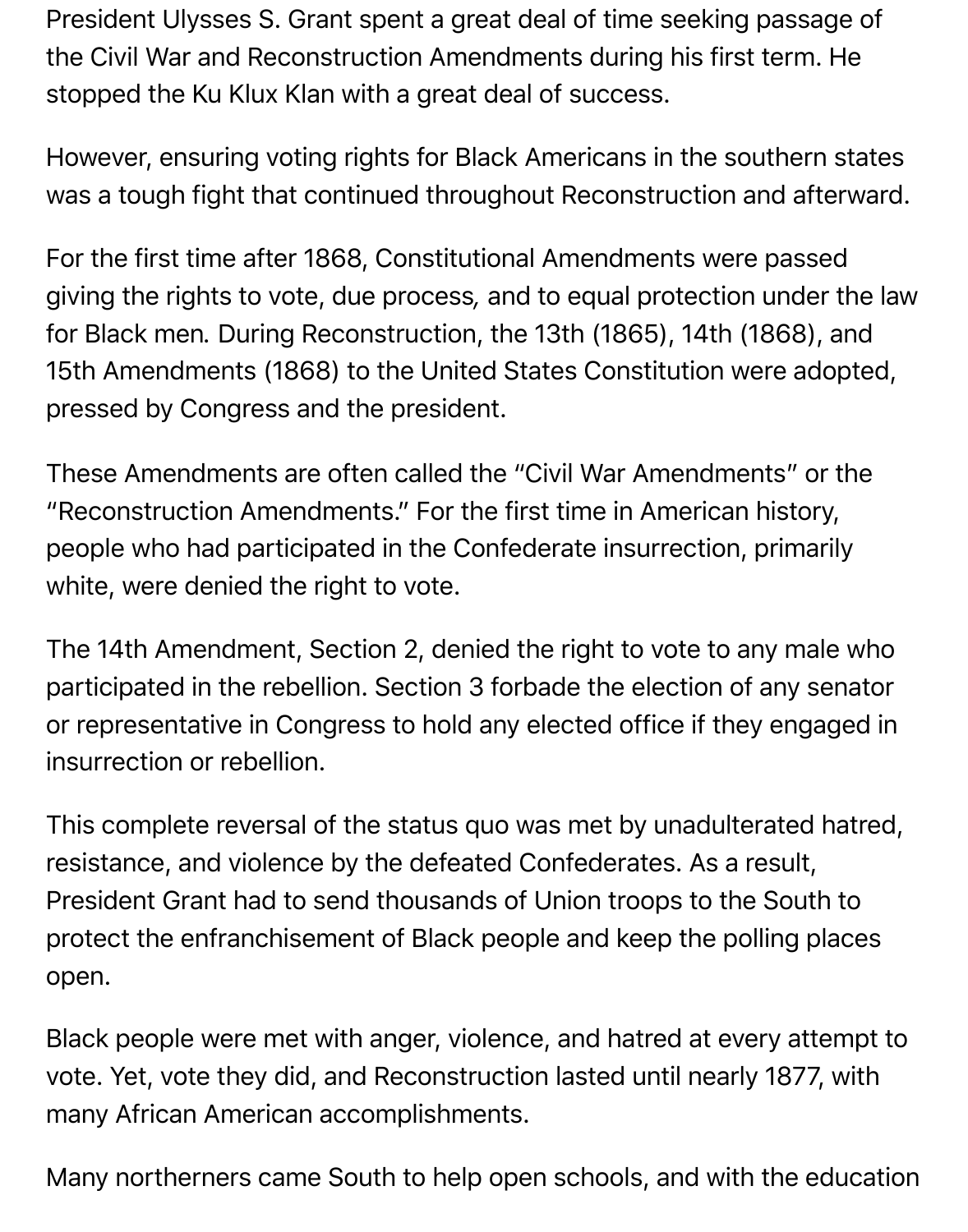of Black people, education was vitally important. Union Troops protected the Freedmen's Bureau, banking institutions, and voting places, which enflamed and enraged the South, yet greatly aided the newly emancipated.



*Northern teachers traveled into the South to provide education and training for the newly freed population.*

Until W.E.B. DuBois' seminal work, "Black Reconstruction in America 1860- 1880, there had been one prevailing view of the effects of Reconstruction. For decades, white intellectuals held that nothing was accomplished by the newly freed except confusion and corruption led by ignorant Black politicians.

DuBois' research, first revealed in his doctoral dissertation at Harvard University, proved this view to be incorrect. In fact, Black Americans miraculously achieved a great deal during Reconstruction. Undoubtedly,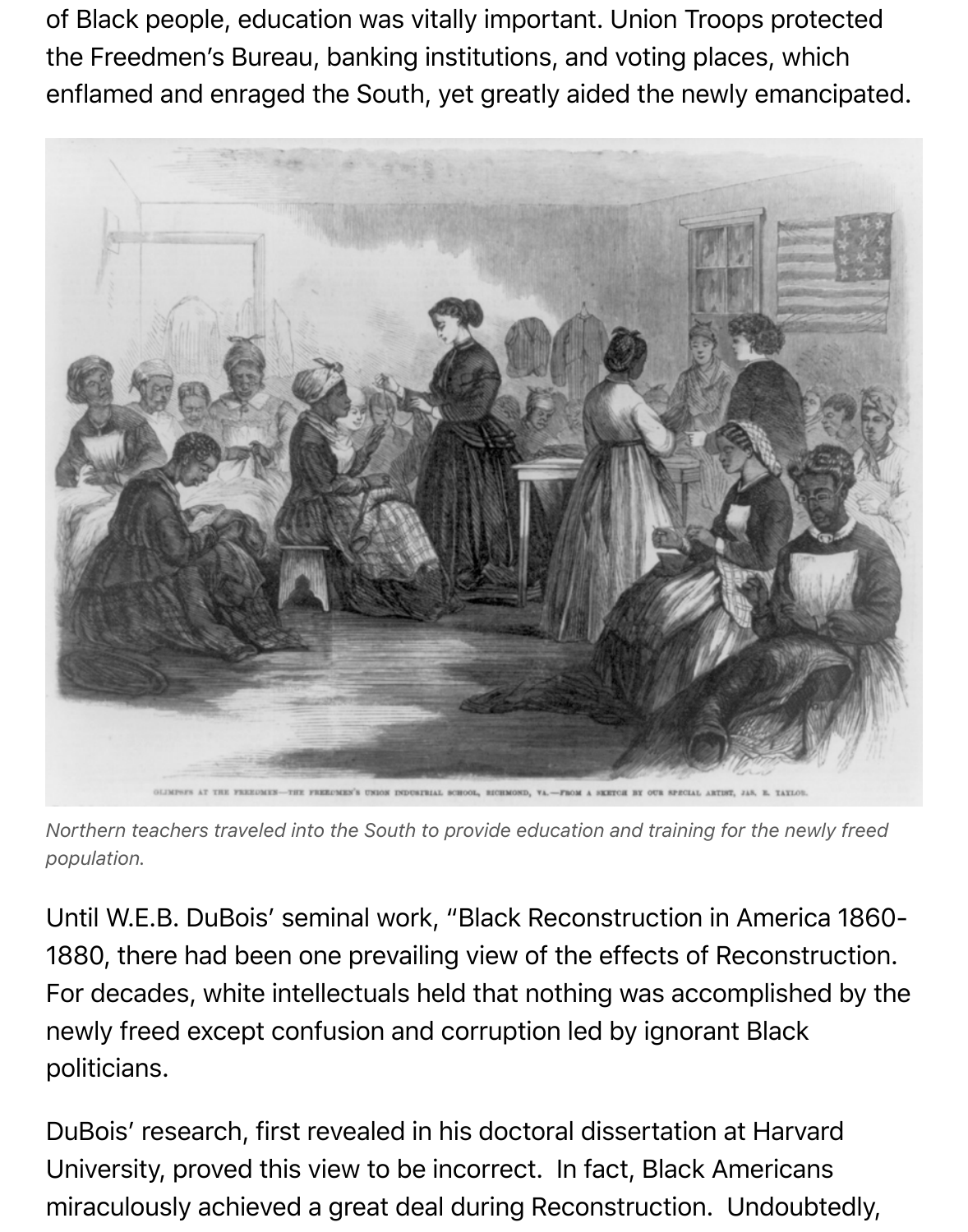Black businesses began, farming for themselves started, and Black communities began to flourish.

United States Senators and Representatives, and other elected officials.

Black voters were uniformly Union supporters or Republicans, while Confederates and their supporters were encapsulated in the Demod party. After several years, southern resistance to Reconstruction continued to be fierce, and northerners began to tire of it.

Support for Reconstruction began to wane before the end of Presid Grant's second term. By 1876, his last year in office, uniform support the newly emancipated had greatly weakened.

In the presidential election of 1876, a compromise was entered into Republicans and Democrats that resulted in the election of Republican Rutherford B. Hayes. Historian Eric Foner wrote in "Reconstruction: America's Unfinished Revolution, 1863-1877" that "neither the hum impulse that had helped create the Republican party nor the commi [equal citizenship that evolved during the war and Reconstruction, entir](https://www.history.com/news/reconstruction-1876-election-rutherford-hayes)ely disappeared."

The compromise that ended Reconstruction took place along the fo facts. Many southerners opposed Grant, the outgoing Republican p and Rutherford B. Hayes, the 1876 Republican presidential candidat contests in four Southern states, Hayes won the presidency by one electoral vote.

A deal had to be made, and it was. In return for southe[rn support o](https://www.encyclopedia.com/social-sciences-and-law/political-science-and-government/political-parties-and-movements/republican)f Republicans agreed to support the withdrawal of federal troops from former Confederate states, formally ending Reconstruction.